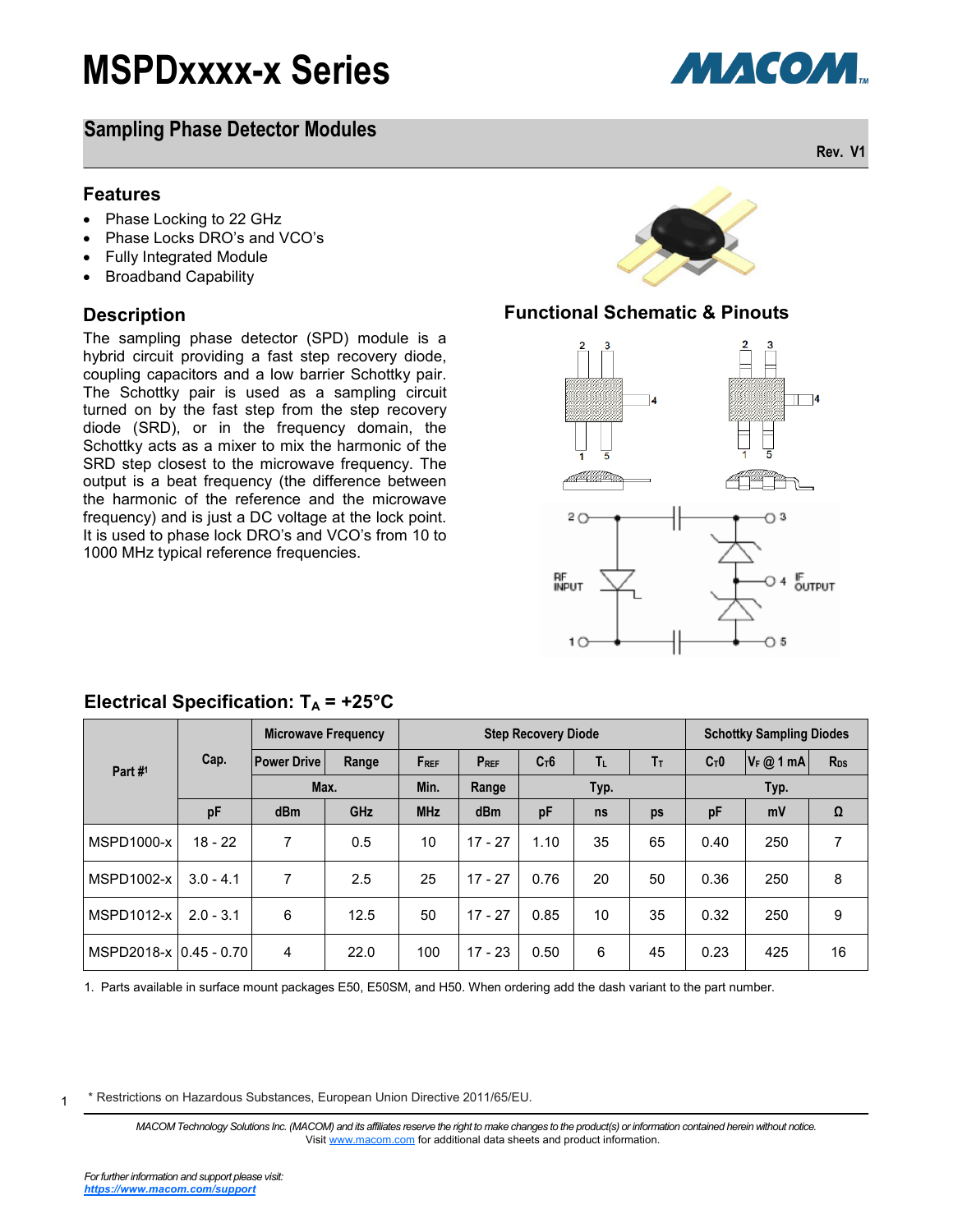

## **Sampling Phase Detector Modules**

**Rev. V1**

#### **Absolute Maximum Ratings**

| <b>Parameter</b>             | <b>Absolute Maximum</b>             |  |  |  |  |  |
|------------------------------|-------------------------------------|--|--|--|--|--|
| <b>Operating Temperature</b> | $-65^{\circ}$ C to $+150^{\circ}$ C |  |  |  |  |  |
| Storage Temperature          | $-65^{\circ}$ C to $+150^{\circ}$ C |  |  |  |  |  |
| Soldering Temperature        | $+230^{\circ}$ C for 5 seconds      |  |  |  |  |  |

## **Typical Performance (MSPD1012-E50) Recommended Circuit**



# **A Typical Circuit Application**

#### **Handling Procedures**

Please observe the following precautions to avoid damage:

#### **Static Sensitivity**

These electronic devices are sensitive to electrostatic discharge (ESD) and can be damaged by static electricity. Proper ESD control techniques should be used when handling these devices.



Input transformer: 10:1 step down impedance ratio.



2. All circuits have broadband capability and are not limited to the frequencies stated.

<sup>2</sup>

*MACOM Technology Solutions Inc. (MACOM) and its affiliates reserve the right to make changes to the product(s) or information contained herein without notice.*  Visit [www.macom.com](http://www.macom.com/) for additional data sheets and product information.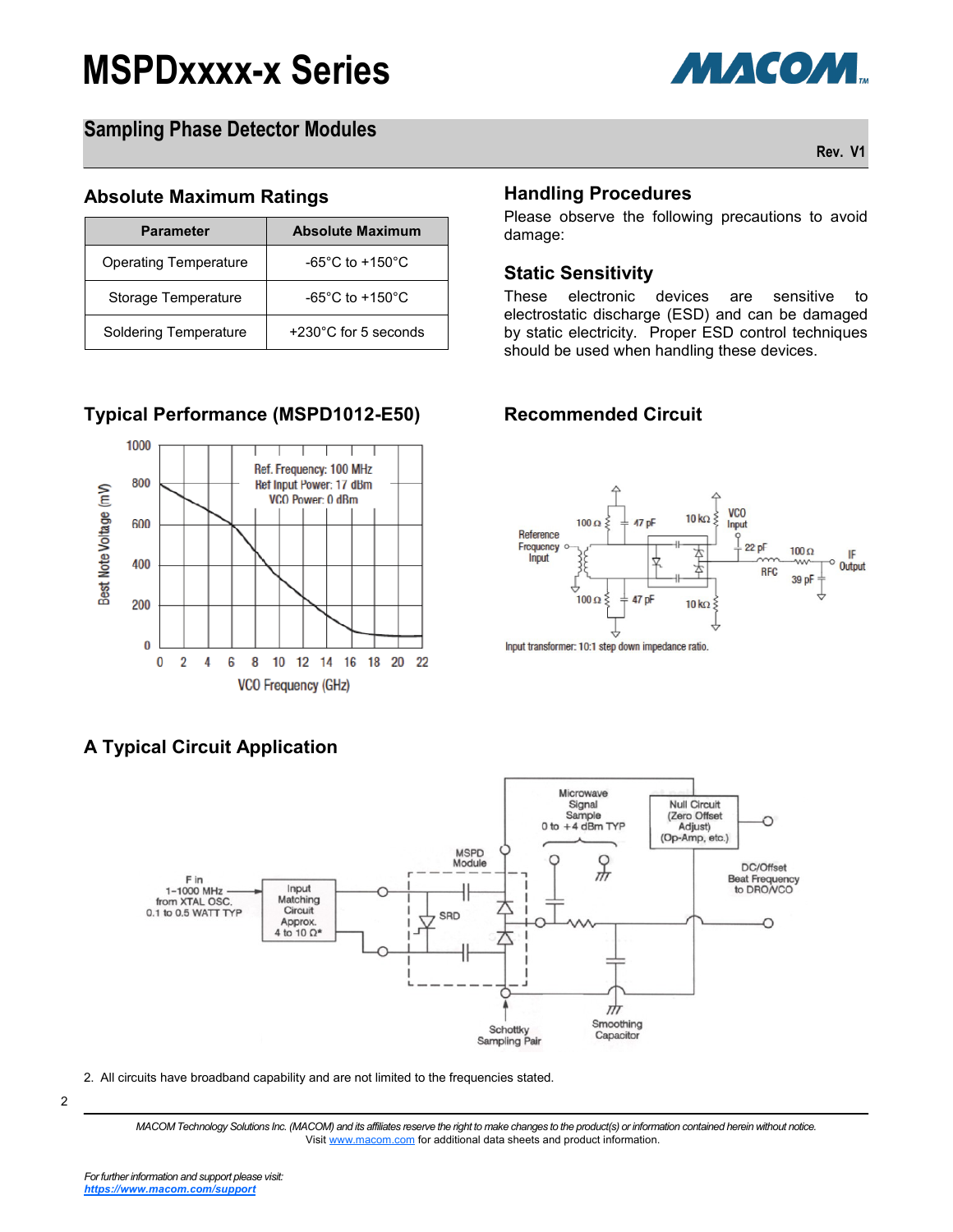#### **Sampling Phase Detector Modules**

#### **Applications**

The Sampling Phase Detector (SPD) is composed of a comb generator, a coupling network and a single balanced mixer. It is designed to be used in phase locking circuits for microwave oscillators.

The following description of the operation of the SPD refers to Fig. 1. The step recovery diode (SRD) D1 charges during the forward bias part of the AC cycle. The charge is withdrawn during the reverse bias part of the AC cycle, and D1 transitions, producing an edge. The capacitors C1 and C2 differentiate the edge into an impulse and apply this impulse to the schottky diodes D2 and D3, which are turned on briefly and apply a sample of the microwave signal to the IF filter. When the reference signal and the microwave signal are harmonically related, the same voltage point on the microwave signal is applied to the IF filter, producing a steady DC output or offset voltage. When the two signals are not exactly related, a different point on the microwave signal is applied to the IF filter each cycle, producing a sine wave with a frequency that is equal to the difference between the microwave signal's frequency and the frequency of the closest harmonic of the reference signal. This frequency is also defined as the difference frequency.



The design criteria for the circuit, shown in Fig. 2, is described below. Transformer T1 matches the reference oscillator to the SRD and converts the oscillator's signal from single ended to balanced. The SPD requires 17 dBm to 27 dBm from the reference oscillator to work properly. The SRD impedance, which is about 50 ohms at 17 dBm, decreases as the drive level is increased. R1 and R2, each of which should be about 50 ohms, provide a termination for the microwave signal and dampen reflections in the SPD caused by mismatches. C1 isolates the IF signal from the microwave source. Its value should be chosen so it has a high impedance (at least 150 ohms) at the IF frequency and a low impedance (<10 ohms) at the microwave frequency.



**МАСОМ.** 

**Rev. V1**



C1 can be replaced by a high pass or band pass filter network. The circuit's performance can be improved by matching the microwave source to the Schottky diodes. Also use microwave layout rules for the physical layout of the interface circuit between the microwave source and the Schottky. R3 and C2 create a low pass filter which separates out the IF signal. The cut off frequency of this filter should be selected to block the next higher harmonic of the reference oscillator. For example, the harmonics of a 100 MHz reference occur every 100 MHz, the cut off frequency must be less then 100 MHz. R3 may be replaced by an inductor of an appropriate value. Care must be taken not to shunt the microwave signal away from the Schottky with a low quality inductor. R4, R5 and R6 provide the return path for the IF signal. R4 provides a DC offset adjustment. R5 and R6 should have a value of at least 100 ohms and be placed as close to the SPD as possible. R5 and R6 keep the impulse and microwave signal inside the SPD. Fig. 3 shows an alternative IF return network with R4 removed. The resistors R5 and R6 can be replaced with low pass filters. The low pass filters need to present a high impedance ( $Z > 200$  Ω) to the SPD to keep from loading down the impulse and microwave signal.



*MACOM Technology Solutions Inc. (MACOM) and its affiliates reserve the right to make changes to the product(s) or information contained herein without notice.*  Visit [www.macom.com](http://www.macom.com/) for additional data sheets and product information.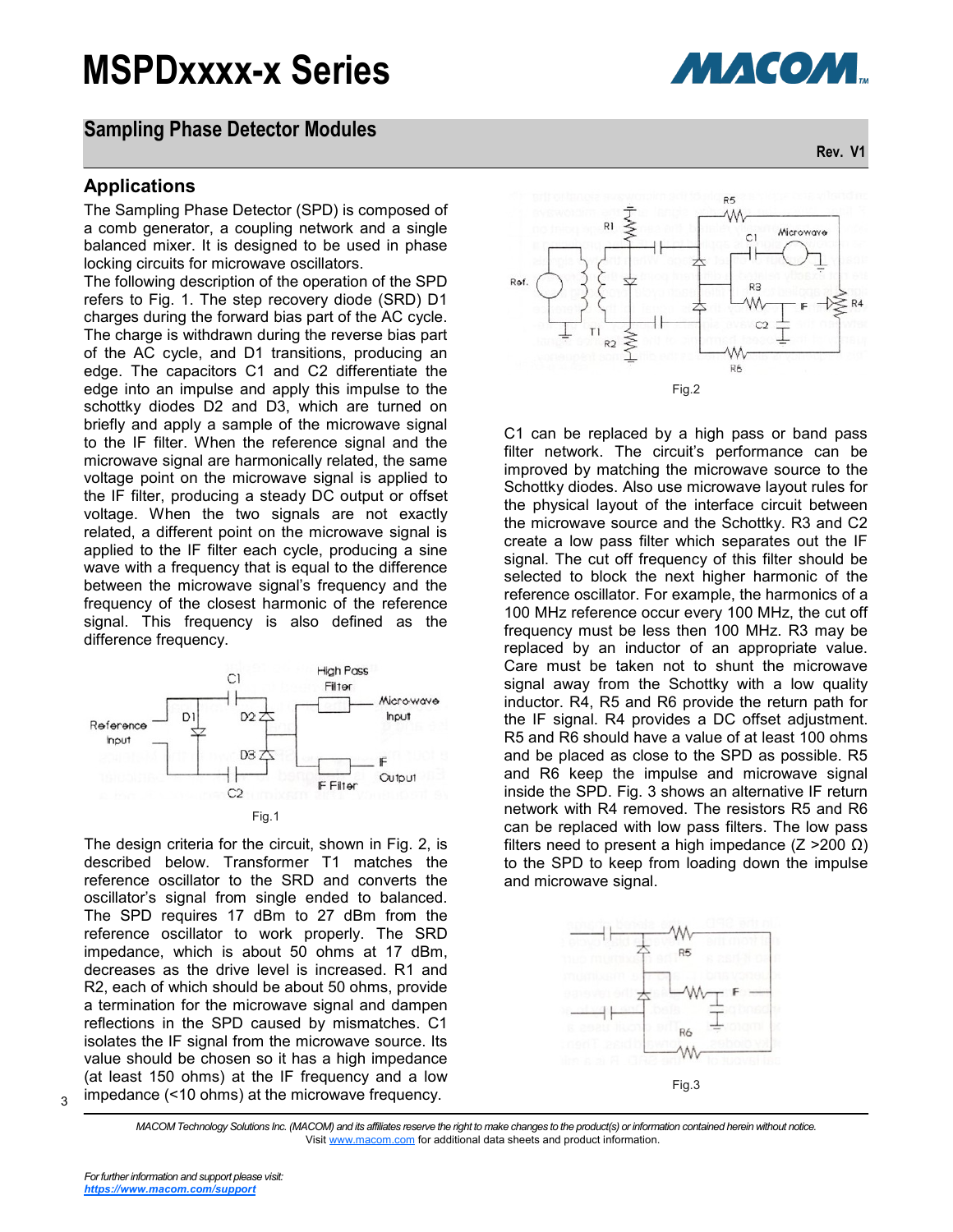

### **Sampling Phase Detector Modules**

There are four models of the SPD, each one is designed to work at a particular microwave frequency. This maximum frequency is not a cut off frequency; but, it is a suggested upper limit based on the Schottky junction capacitance. For the MSPD0002 and MSPD1000, the transition time of the SRD will limit the upper frequency to 4 GHz. The circuit in Fig. 2 is designed to work with a sine wave driving the SRD. The SRD can be driven with a square wave or a pulse. For low frequency (<20 MHz) references, a pulse drive will work better then sine wave drive. The minimum requirements is a forward bias cycle of at least 10 ns and a reverse bias cycle long enough to remove all the stored charge and allow the SRD to transition. The reverse bias cycle should have a fall time less then 0.8 ns. The maximum current in either direction should be 10 mA and the maximum reverse voltage should be 13 V. The greater the reverse voltage, the greater the impulse generated. One way to achieve pulse drive is shown in Fig. 4. The circuit uses a constant current source to supply the forward bias. Then a pulse is superimposed to reverse bias the SRD. R is a minimum of 1000 ohms and C is 0.02 µF. The forward voltage drop of the SRD is about 1 V and varies about -2 mV/°C.



One property of the SPD is that the conversion efficiency varies approximately as sin (npx) / (npx). This is due to the impulse driving the Schottky. Minimum conversion efficiency occurs when (npx) = N where n and N are integers. The value of X is controlled by the reference frequency and the value of the coupling capacitors. When testing a new design, adjusting the microwave frequency is recommended to insure the circuit is not at a minimum. If the circuit is at a minimum and the reference frequency cannot be changed, the coupling capacitance can be raised by adding external capacitors.



There are several ways to connect a single balanced mixer. The circuit in Fig. 2 is based on the circuit shown in Fig. 5. Fig. 6 shows another possibility. When used as a sampling mixer, the SPD has a high conversion loss (example: Fref = 100 MHz, Fmicrowave = 1 GHz and FIF = 1 KHz, Conversion  $Loss = 25 dB$ ).





Fig.6

Fig. 7 shows how IF output varies with microwave power at various reference drive levels. For each reference drive level there is an optimum microwave input level. Excessive microwave input increases phase noise, temperature drift and decreases IF output.



When checking the diodes in the SPD with a multimeter, be sure the voltage is limited to 2 V maximum. While the SPD can be soldered into a circuit by hand, limit the time that each lead is heated to 5 seconds. Also, observe antistatic precautions.

*MACOM Technology Solutions Inc. (MACOM) and its affiliates reserve the right to make changes to the product(s) or information contained herein without notice.*  Visit [www.macom.com](http://www.macom.com/) for additional data sheets and product information.

4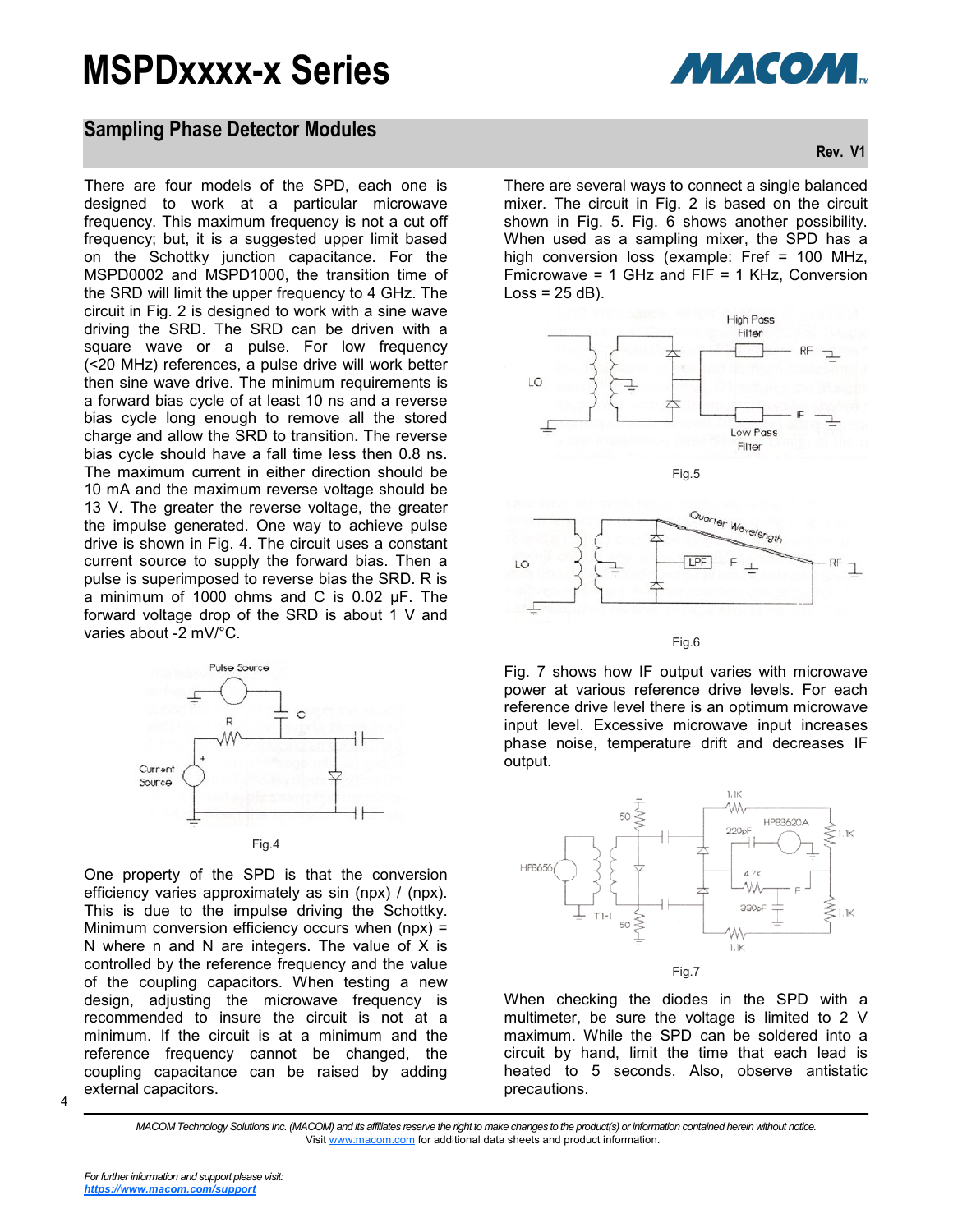

# **Sampling Phase Detector Modules**

**Rev. V1**



RF Power in dBm

5

*MACOM Technology Solutions Inc. (MACOM) and its affiliates reserve the right to make changes to the product(s) or information contained herein without notice.*  Visit [www.macom.com](http://www.macom.com/) for additional data sheets and product information.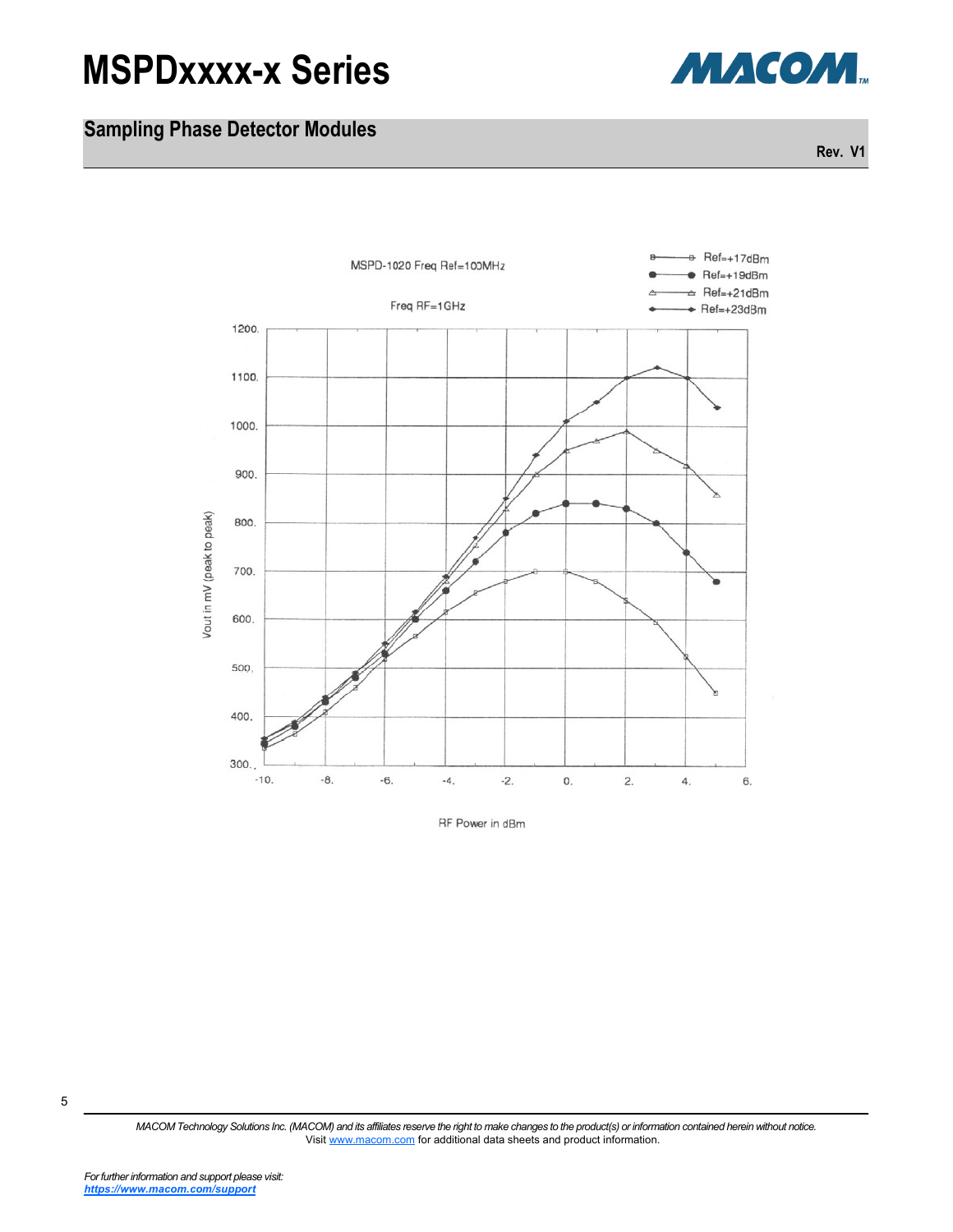

## **Sampling Phase Detector Modules**

**Rev. V1**

### **Outline Drawing (E50)**



6

*MACOM Technology Solutions Inc. (MACOM) and its affiliates reserve the right to make changes to the product(s) or information contained herein without notice.*  Visit [www.macom.com](http://www.macom.com/) for additional data sheets and product information.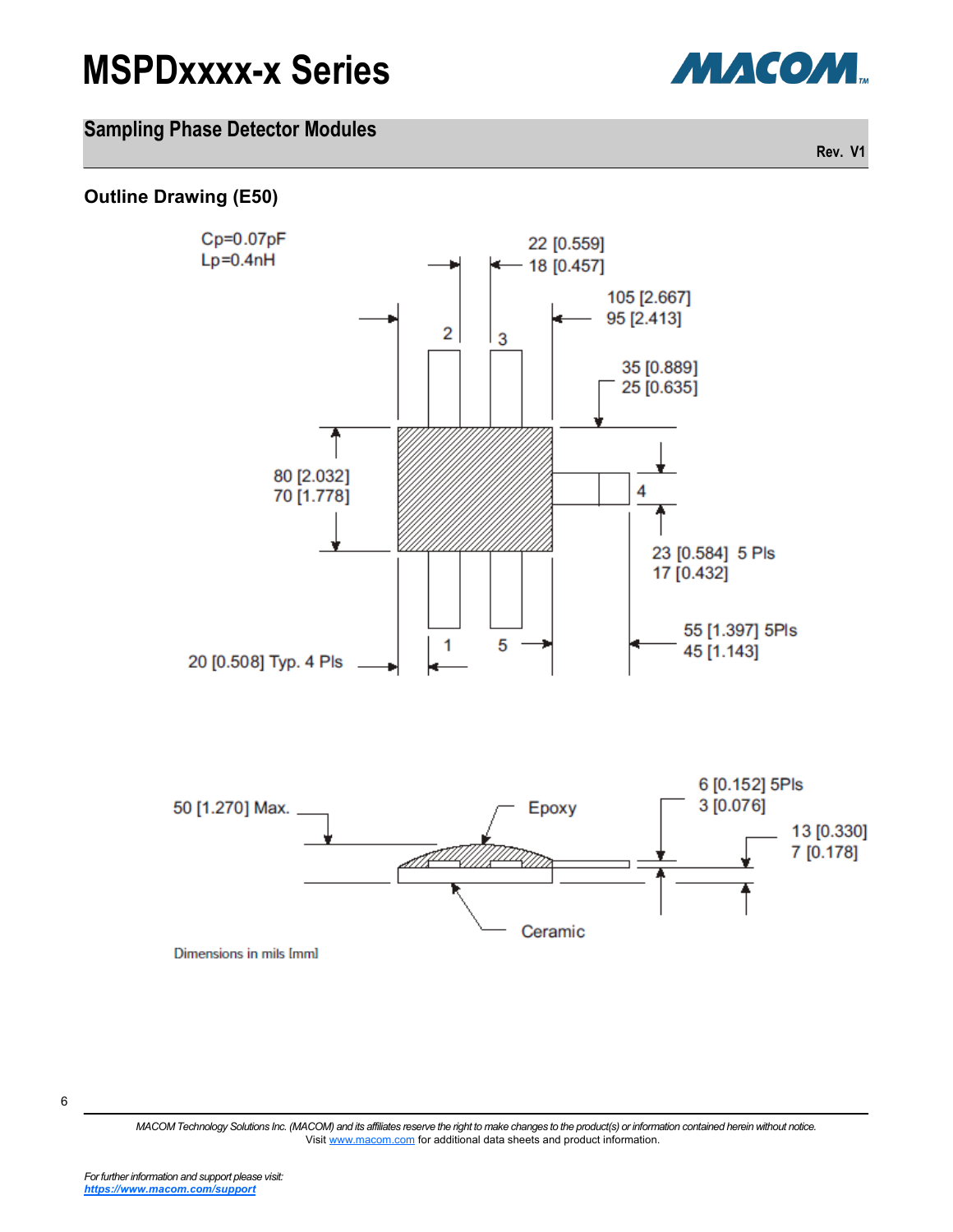



### **Sampling Phase Detector Modules**

**Rev. V1**

#### **Outline Drawing (E50SM)**



<sup>7</sup>

*MACOM Technology Solutions Inc. (MACOM) and its affiliates reserve the right to make changes to the product(s) or information contained herein without notice.*  Visit [www.macom.com](http://www.macom.com/) for additional data sheets and product information.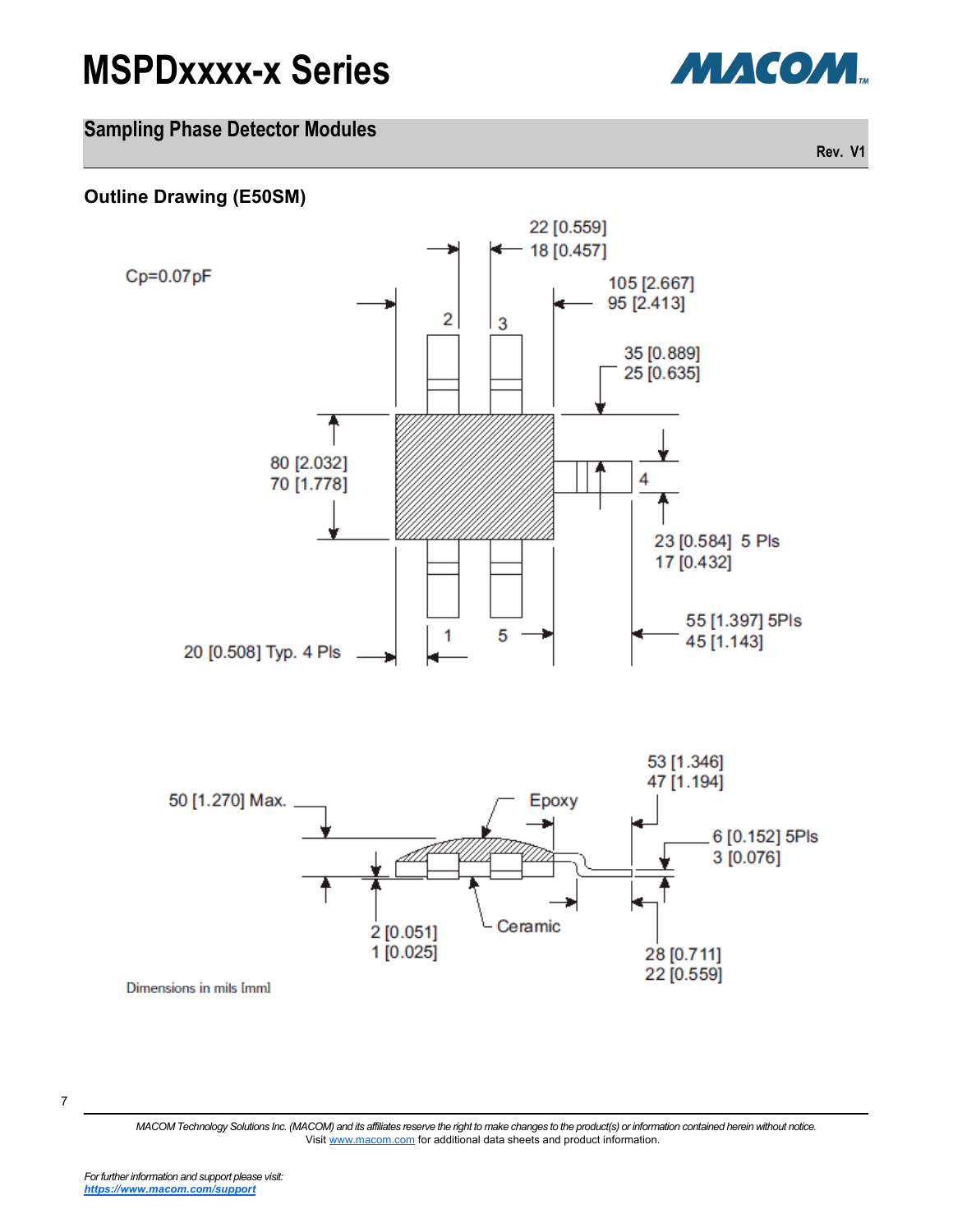



### **Sampling Phase Detector Modules**

**Rev. V1**

#### **Outline Drawing (H50)**



8

*MACOM Technology Solutions Inc. (MACOM) and its affiliates reserve the right to make changes to the product(s) or information contained herein without notice.*  Visit [www.macom.com](http://www.macom.com/) for additional data sheets and product information.